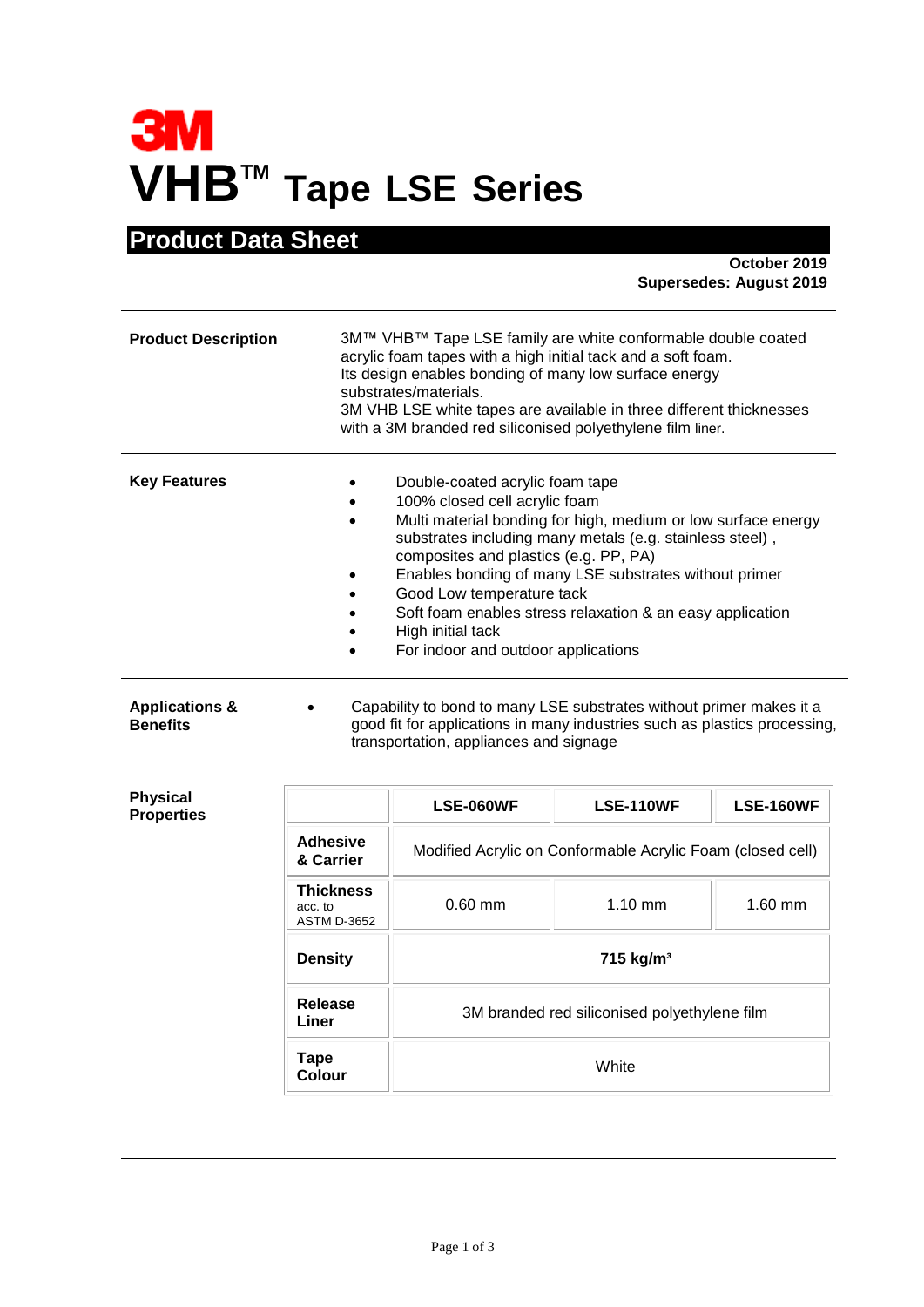### **Performance Characteristics**

| <b>Type</b>                                                                                                                                                                                                                | <b>LSE-060WF</b>                                                         | <b>LSE-110WF</b>                                     | <b>LSE-160WF</b>              |
|----------------------------------------------------------------------------------------------------------------------------------------------------------------------------------------------------------------------------|--------------------------------------------------------------------------|------------------------------------------------------|-------------------------------|
| 90 ° Peel adhesion to<br><b>Stainless Steel</b><br>acc. to ASTM D3330, 90° peel<br>angle @ RT, after 72h @ RT<br>dwell                                                                                                     | 30 N/cm                                                                  | 44 N/cm                                              | 54 N/cm                       |
| 90 ° Peel adhesion to<br>Polypropylene<br>acc. to ASTM D3330, 90° peel<br>angle @ RT, after 72h @ RT<br>dwell                                                                                                              | 24 N/cm                                                                  | 42 N/cm                                              | 51 N/cm                       |
| 90 ° Peel adhesion to Glass<br>acc. to ASTM D3330, 90° peel<br>angle @ RT, after 72h @ RT<br>dwell                                                                                                                         | 29 N/cm                                                                  | 43 N/cm                                              | 51 N/cm                       |
| 90 ° Peel adhesion to ABS<br>acc. to ASTM D3330, 90° peel<br>angle @ RT, after 72h @ RT<br>dwell                                                                                                                           | 24 N/cm                                                                  | 40 N/cm                                              | 47 N/cm                       |
| Static Shear Strength on<br><b>Stainless Steel</b><br>acc. to ASTM D3654, after 72h<br>@ RT dwell (Weight held for<br>10.000 minutes, 3.22cm <sup>2</sup><br>(0.5in <sup>2</sup> ), vertical test direction                |                                                                          | 23 °C - 1000 g<br>$70 °C - 500 g$<br>90 °C $-$ 250 g |                               |
| Static Shear Strength on<br>Polypropylene<br>acc. to ASTM D3654, after 72h<br>@ RT dwell (Weight held for<br>10.000 minutes, 3.22cm <sup>2</sup><br>(0.5in <sup>2</sup> ), vertical test direction<br>Limited by substrate | 23 ° C - 1000 g<br>$70 °C - 500 g$<br>$90 ° C - 500 g$                   |                                                      |                               |
| <b>Dynamic Shear</b><br>acc. to ASTM D1002<br>on stainless steel, after 72h @<br>RT dwell                                                                                                                                  | 525 N<br>/6.54cm <sup>2</sup>                                            | 382 N<br>/6.54cm <sup>2</sup>                        | 347 N<br>/6.54cm <sup>2</sup> |
| Normal Tensile (T-Block)<br>acc. to ASTM D897<br>to Aluminium @ RT, after 72h<br>@ RT dwell, test speed 50<br>mm/min                                                                                                       | 365 N<br>/6.54cm <sup>2</sup>                                            | 309 N<br>/6.54cm <sup>2</sup>                        | 290 N<br>/6.54cm <sup>2</sup> |
| Temperature Performance                                                                                                                                                                                                    | Short term (minutes, hours): 150 °C<br>90 °C<br>Long term (days, weeks): |                                                      |                               |

Application Temperature Ideal application temperature range 10 °C to 38 °C. For certain applications and substrates 3M™ VHB ™ LSE can be applied at temperatures as low as 0 °C if the surface is frost free. Testing on application-specific substrates is recommended to confirm adhesion at temperatures <10°C.

> Pressure sensitive adhesives use viscous flow to achieve substrate contact area. To obtain good performance, it is important to ensure that the surfaces are clean, dry and free of condensed moisture.